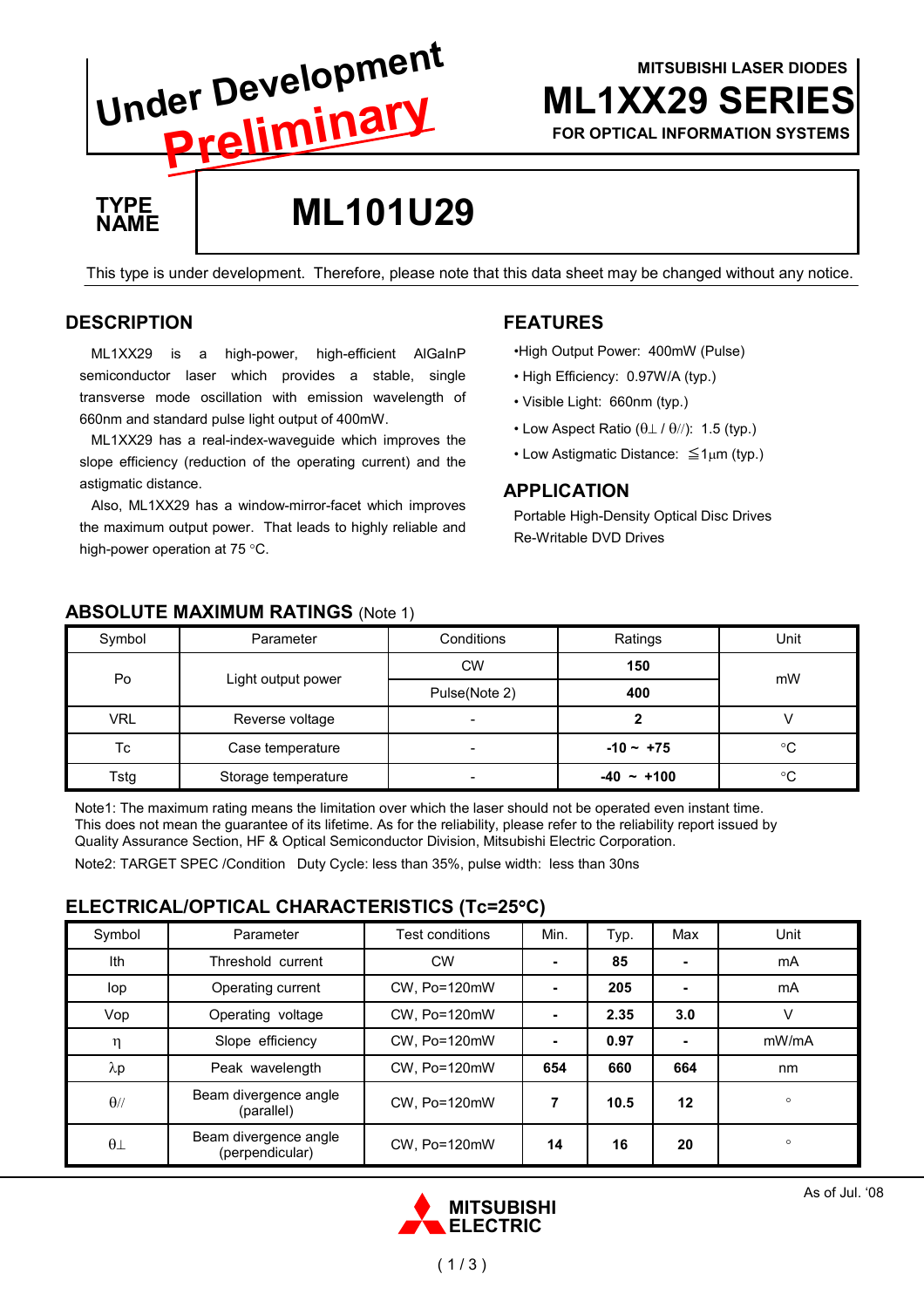**MITSUBISHI LASER DIODES** 

**ML1XX29 SERIES** 

FOR OPTICAL INFORMATION SYSTEMS



There is no model with a monitor photo diode in ML1XX29 series.